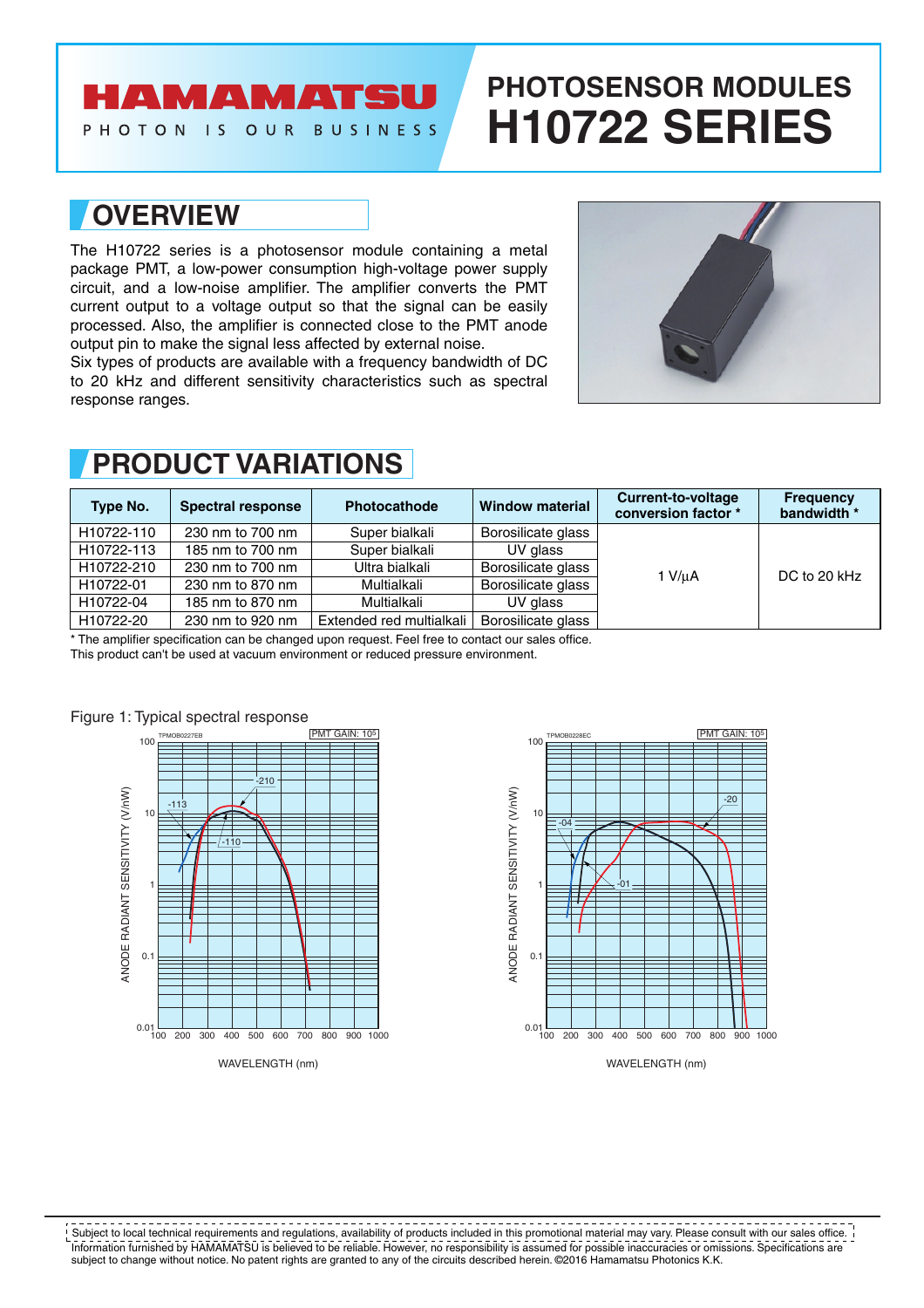## **PHOTOSENSOR MODULES H10722 SERIES**

#### Figure 2: Schematic diagram



## **SPECIFICATIONS**

|                                           |                                              |                  |                                             |                     |                     |                     | וט טאדו     |  |
|-------------------------------------------|----------------------------------------------|------------------|---------------------------------------------|---------------------|---------------------|---------------------|-------------|--|
|                                           | <b>Parameter</b>                             |                  | $-110, -113$                                | $-210$              | $-01, -04$          | $-20$               | <b>Unit</b> |  |
| Input voltage                             |                                              | $±4.5$ to $±5.5$ |                                             |                     |                     |                     |             |  |
| Max. input voltage                        |                                              |                  | ±5.5                                        |                     |                     |                     |             |  |
| Max. input current *1                     |                                              |                  | $+6.2 / -3.5$                               |                     |                     |                     |             |  |
| Max. output signal voltage *2             |                                              |                  | +4 (Load resistance 10 k $\Omega$ )         |                     |                     |                     |             |  |
| Max. control voltage                      |                                              |                  | +1.1 (Input impedance 1 $M\Omega$ )         |                     |                     |                     |             |  |
|                                           | Recommended control voltage adjustment range |                  | +0.5 to +1.1 (Input impedance 1 $M\Omega$ ) |                     |                     |                     |             |  |
| Effective area                            |                                              |                  |                                             | mm                  |                     |                     |             |  |
|                                           | Peak sensitivity wavelength                  |                  | 400                                         | 400                 | 400                 | 630                 | nm          |  |
|                                           | Luminous sensitivity                         | Min.             | 80                                          | 100                 | 100                 | 350                 |             |  |
|                                           |                                              | Typ.             | 105                                         | 135                 | 200                 | 500                 | μA/lm       |  |
| Cathode                                   | Blue sensitivity index (CS 5-58)             | Typ.             | 13.5                                        | 15.5                |                     |                     |             |  |
|                                           | Red / White ratio                            | Typ.             | $\overline{\phantom{0}}$                    |                     | 0.2                 | 0.45                |             |  |
|                                           | Radiant sensitivity *3                       | Typ.             | 110                                         | 130                 | 77                  | 78                  | mA/W        |  |
|                                           | Luminous sensitivity *4                      | Min.             | $8.0 \times 10^7$                           | $1.0 \times 10^8$   | $1.0 \times 10^{8}$ | $3.5 \times 10^8$   | V/m         |  |
|                                           |                                              | Typ.             | $2.1 \times 10^{8}$                         | $2.7 \times 10^{8}$ | $4.0 \times 10^{8}$ | $1.0 \times 10^{9}$ |             |  |
| Anode                                     | Radiant sensitivity *3 *4                    | Typ.             | 220                                         | 260                 | 150                 | 150                 | V/nW        |  |
|                                           | Voltage output depending                     | Typ.             | 1                                           |                     | 1                   | 10                  | mV          |  |
|                                           | on PMT dark current *4 *5                    | Max.             | 10                                          | 10                  | 10                  | 100                 |             |  |
| Frequency bandwidth (-3 dB)               |                                              |                  |                                             | DC to 20 kHz        |                     |                     |             |  |
|                                           | Current-to-voltage conversion factor         |                  |                                             |                     |                     |                     |             |  |
| Output offset voltage<br>Typ.             |                                              | ±1               |                                             |                     |                     |                     |             |  |
| Ripple noise *4 *6 (peak to peak)<br>Max. |                                              | 0.5              |                                             |                     |                     |                     |             |  |
| Settling time *7<br>Max.                  |                                              | 10               |                                             |                     |                     |                     |             |  |
| Operating ambient temperature *8          |                                              | $+5$ to $+50$    |                                             |                     |                     |                     |             |  |
| Storage temperature *8                    |                                              |                  | $-20$ to $+50$                              |                     |                     |                     |             |  |
| Weight<br>Typ.                            |                                              | 90               |                                             |                     |                     |                     |             |  |

 $(A+1)$  $(25)$ 

TPMOC0262EA

\*1: At ±5 V input voltage, +1.0 V control voltage, and output current equal to dark current

\*2: At ±5 V input voltage

\*3: Measured at the peak sensitivity wavelength

\*4: Control voltage =  $+1.0$  V

\*5: After 30 minutes storage in darkness. The actual output value in darkness is the sum of dark current and offset voltage.

\*6: Cable RG-174/U, Cable length 450 mm, Load resistance = 1 MΩ, Load capacitance = 22 pF

\*7: The time required for the output to reach a stable level following a change in the control voltage from +1.0 V to +0.5 V.

\*8: No condensation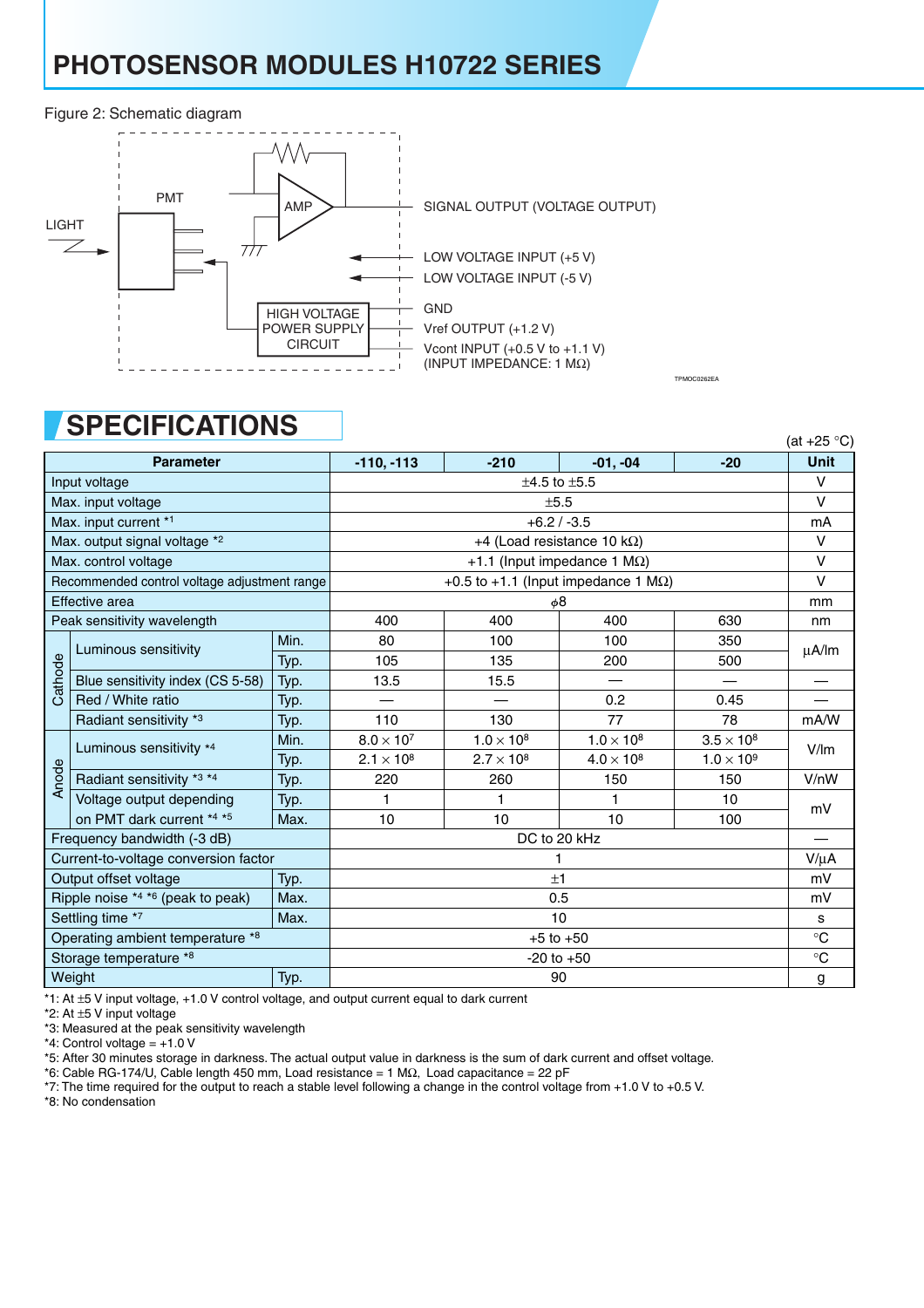

TPMOC0232EA

#### Figure 3: Sensitivity adjustment method



Figure 4: Typical gain







2 (µs/div.)

Figure 5: Typical frequency response







20 (µs/div.)